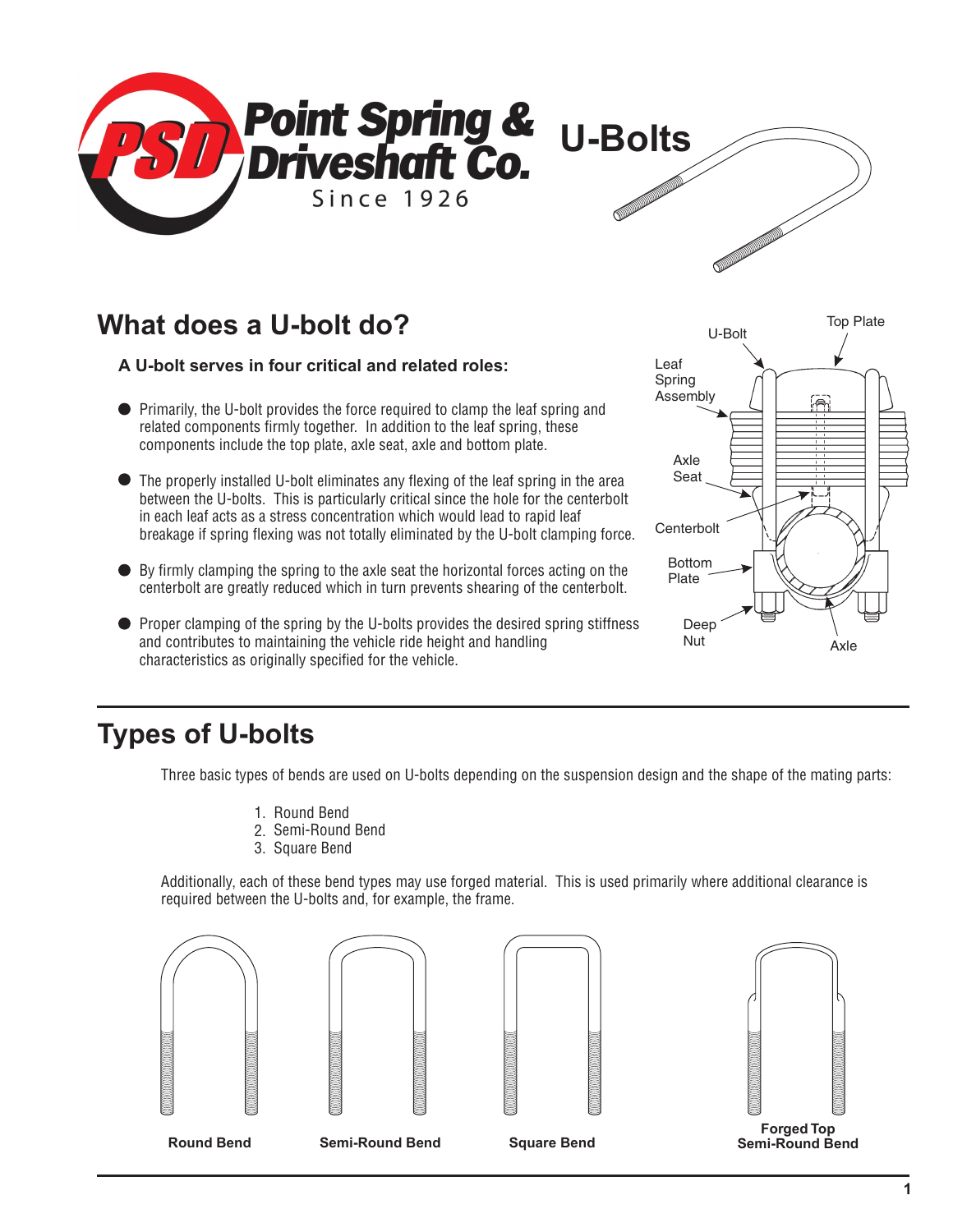# **Technical Information**

#### **U-Bolt Grades**

The U-bolt grade is a measure of the material's strength. Grades 5 and 8 are the most commonly used with grade 8 material offering an increase in yield strength of over 40% better than that of grade 5 material. This allows for higher torque levels, and thereby, improved spring clamping.

Available in  $^5\prime_8$ " through 1 $^1\prime_4$ " diameters, grade 8 is the recommended choice for all applications except in four spring trailer suspensions where grade 5 has been determined to provide adequate strength. If the original grade or the application is unknown, grade 8 material is always the safest choice.

#### **U-Bolt Torque and Clamping Force**

As explained on page 1 the primary function of the U-bolt is to provide the clamping force required to rigidly clamp the spring to the axle assembly. From a practical standpoint it is not possible to directly measure the clamping force when installing a U-bolt. Therefore, torque specifications are relied on as an indirect measure of the clamping force.

The formula for the relationship between torque and clamping force is:

#### **Clamping Force = Torque K x Diameter**

The importance of this formula is in how the clamping force is influenced by "K" which is a measure of the friction between the nut and the U-bolt threads and washer. The higher the friction, the less clamping force that is developed with the same torque.

#### **Example: (Assuming 1" rod and 500 ft-lbs. of Torque)**

#### **K = 0.20 (New U-bolt and nut with lubricated threads) Clamping force = 30,000 lbs.**

#### **K = 0.45 (Reused U-bolt with dry and damaged threads) Clamping force = 13,300 lbs.**

Clamping force is reduced by over 55% even though the reading on the torque wrench is identical. The importance of using new U-bolts and nuts with lubricated threads is essential to maintain required clamping forces.

#### **How to measure a U-bolt**

Regardless of the bend type, all U-bolts are measured in the same manner as shown here. The U-bolt size is given as Diameter (A) x Distance Between Legs (B) x Leg Length (C). Additionally the bend type must also be specified; either round, semi-round or square. See the additional information given on page 3 to avoid problems in specification of semi-round bend shapes.

Forged top U-bolts are best ordered by application and leg length since the type of forging is usually unique to the particular application and must be maintained to provide proper fit and clearance. Refer to Dayton's Threaded Rod and U-bolt Catalog (2T), Leaf Springs - Taper and Multileaf Catalog (215), or Suspension Components Catalog (211) for assistance in forged U-bolt selection.



**a U-Bolt**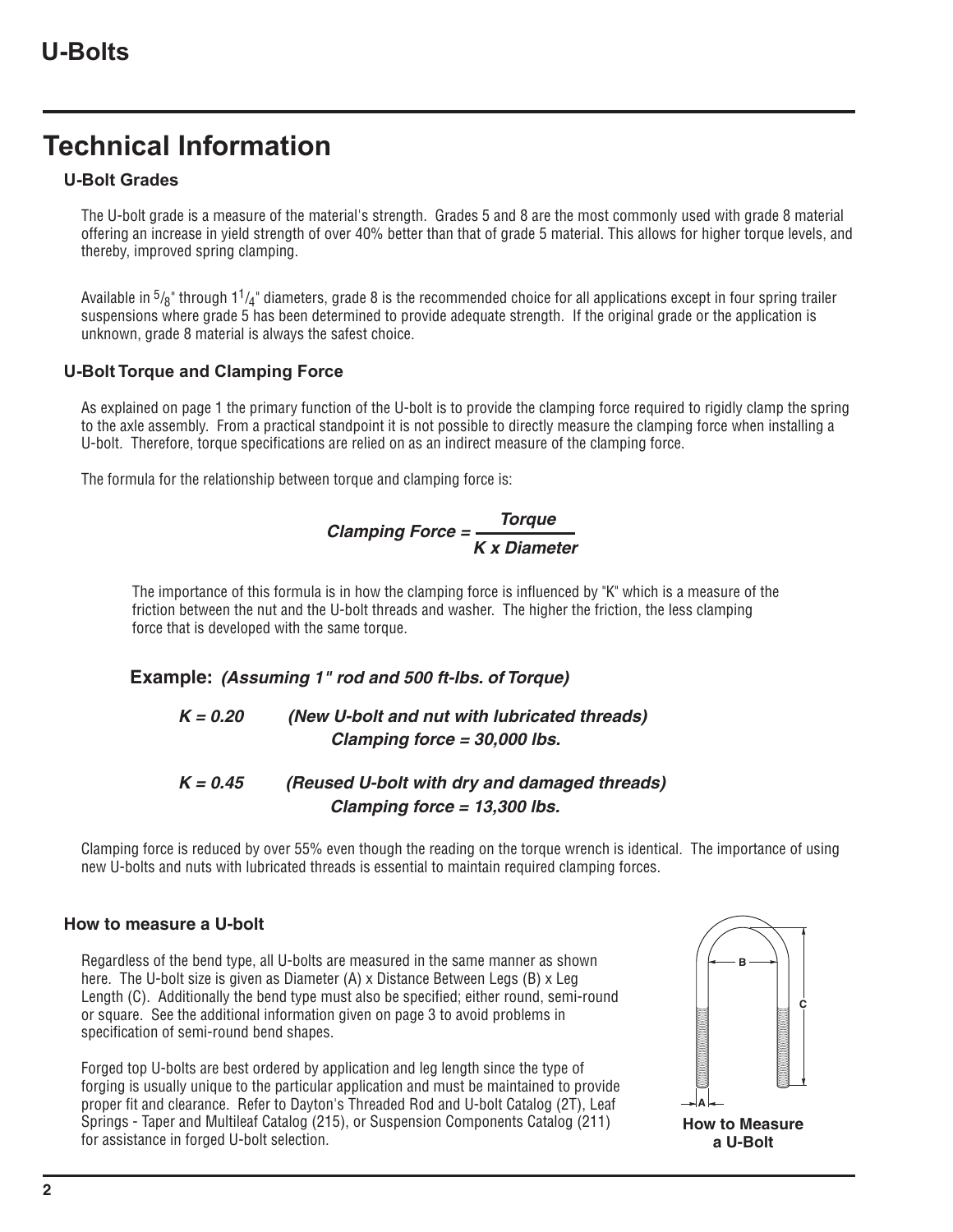# **Technical Information** (continued)

#### **Semi-Round U-bolt Fit**

An often overlooked cause of failure to maintain proper U-bolt clamping force is the potential for mismatch between the shape of the semi-round U-bolt and its mating part, the top plate. Unlike either square or round bend U-bolts where the shapes from one manufacturer to another usually do not vary significantly, semi-round bend shapes are usually unique to a particular vehicle or suspension manufacturer. The following three figures show what can happen when using semi-round U-bolts.

In **figure 1** the U-bolt has been formed with a shape that causes all the pressure to be concentrated at the center of the top plate. As the spring flexes under normal use the U-bolt will tend to work into the top plate which will lead to loose U-bolts and possibly premature spring failure.

In figure 2 the shape mismatch is causing the pressure to be concentrated at the corners of the top plate. Again, deformation of the top plate will occur, clamping force will be lost and premature spring failure could result.

In **figure 3** the proper U-bolt fit has been achieved. Note how the shape of the Ubolt closely matches that of the top plate thereby ensuring that the pressure from the U-bolt is evenly distributed along the width of the top plate. With the load evenly distributed, the possibility of the U-bolt working loose is greatly reduced.

When working on an application using semi-round U-bolts, visually inspect for proper match between the U-bolt and top plate before attempting installation. By ordering semi-round U-bolts by application rather than just by the general description of "semi-round" this type of problem can be avoided. **See catalogs - 2T, 215, or 211 for specific application details.**

# **Service Recommendations**

By following the service tips oulined below, many of the common problems associated with U-bolts can be avoided.

#### **Do not reuse U-bolts**

- Used U-bolts will have rusted and damaged threads from the previous installation.
- A previously torqued U-bolt will suffer from distorted threads from the engagement of the deep nut. Deep nuts should be tightened once and retorqued, never loosened and retightened.
- A used U-bolt may have suffered from fatigue as well excessive stress since achieving accurate torque with commonly used impact wrenches is very dificult.

As previously explained, the primary function of the U-bolt is to maintain the clamping force on the spring assembly and related parts. Since clamping force is a function of the condition of the U-bolt, the damaged threads of the used U-bolt will make reaching this force very difficult. Considering that reusing U-bolts can lead to premature spring failure and other suspension damage it is clear that U-bolts should never be reused.

#### **Inspect for signs of loose U-bolts**

Virtually all leaf spring failures through the center hole are caused by inadequate U-bolt clamping. Also look for signs of movement within the area between the U-bolts. Worn or polished surfaces on axle seats or top plates are sure indicators that unwanted movement has occured. Closely inspect and if necessary replace each damaged component.

#### **Retorque the U-bolts**

Retighten U-bolts after the first 500 to 1,000 miles. As new or repaired springs wear in, some settling of the spring stack will occur. Even a minor amount of this settling can cause a dramatic reduction in U-bolt clamping force. If possible, retorquing of U-bolts should be done with the vehicle under load.







**— Figure 3 — Proper Fit U-bolt is in uniform contact**